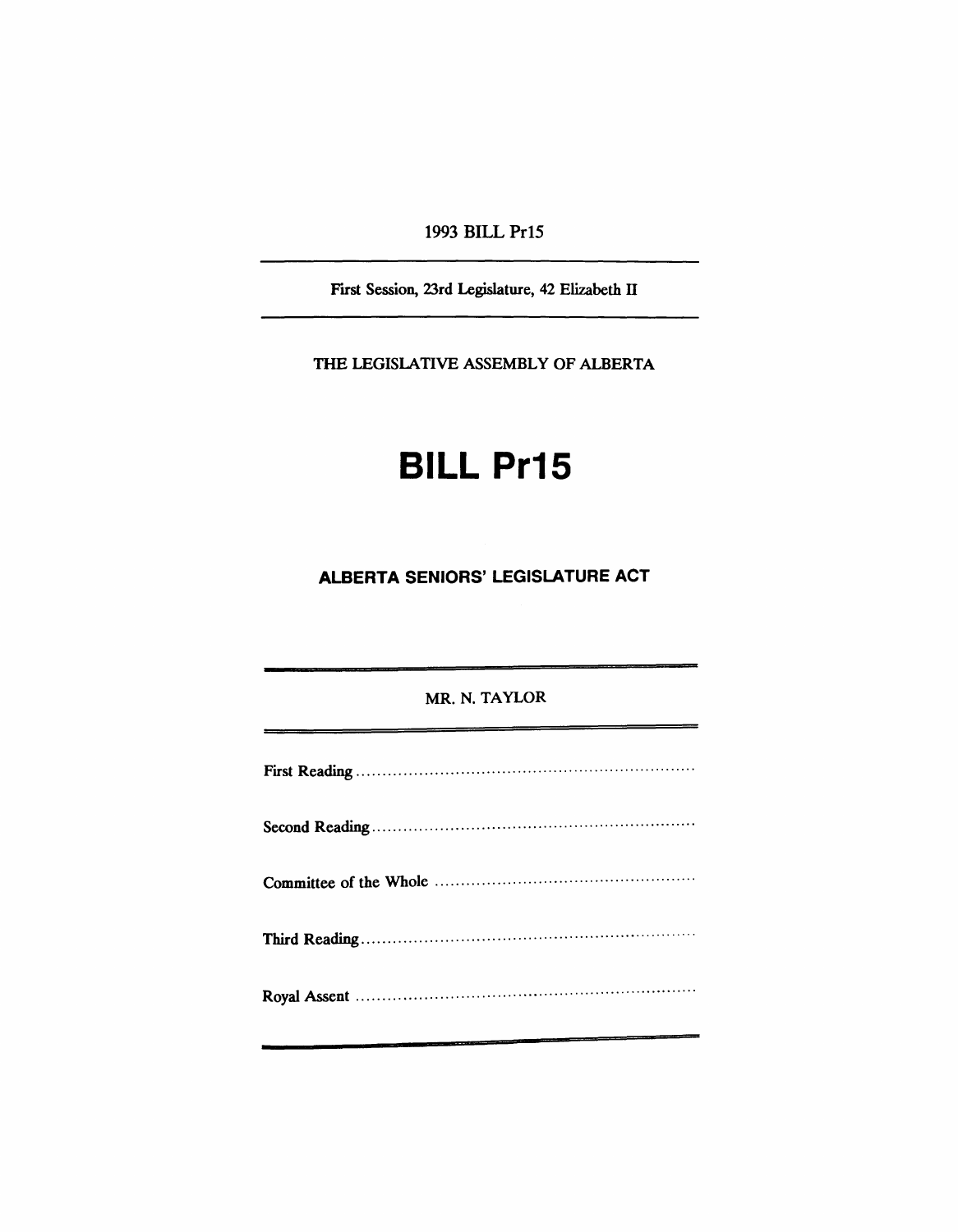Bill *PrlS Mr. N. Taylor*

## **BILL Pr15**

1993

## ALBERTA SENIORS' LEGISLATURE ACT

*(Assented to* , 1993)

WHEREAS the province of Alberta has a growing population of over 250,000 citizens older than the age of 60 years; and

WHEREAS senior citizens have made a vital and significant contribution to the province and require an organization whereby they may contribute effectively to the policies adopted by the Government of Alberta; and

WHEREAS a petition has been presented to the Lieutenant Governor and the Legislative Assembly praying for the enactment of an Act to incorporate a society establishing a senior citizens' forum structured on a British parliamentary model; and

WHEREAS it is expedient to grant the prayer of the said petition;

THEREFORE HER MAJESTY, by and with the advice and consent of the Legislative Assembly of Alberta, enacts as follows:

1 In this Act,

Definitione

- (a) "candidate" means a senior registering himself or herself in accordance with the by-laws as a candidate in the next election organized by the society in the applicable region, district or constituency within the province;
- (b) "constituency" means the neighbourhood, region,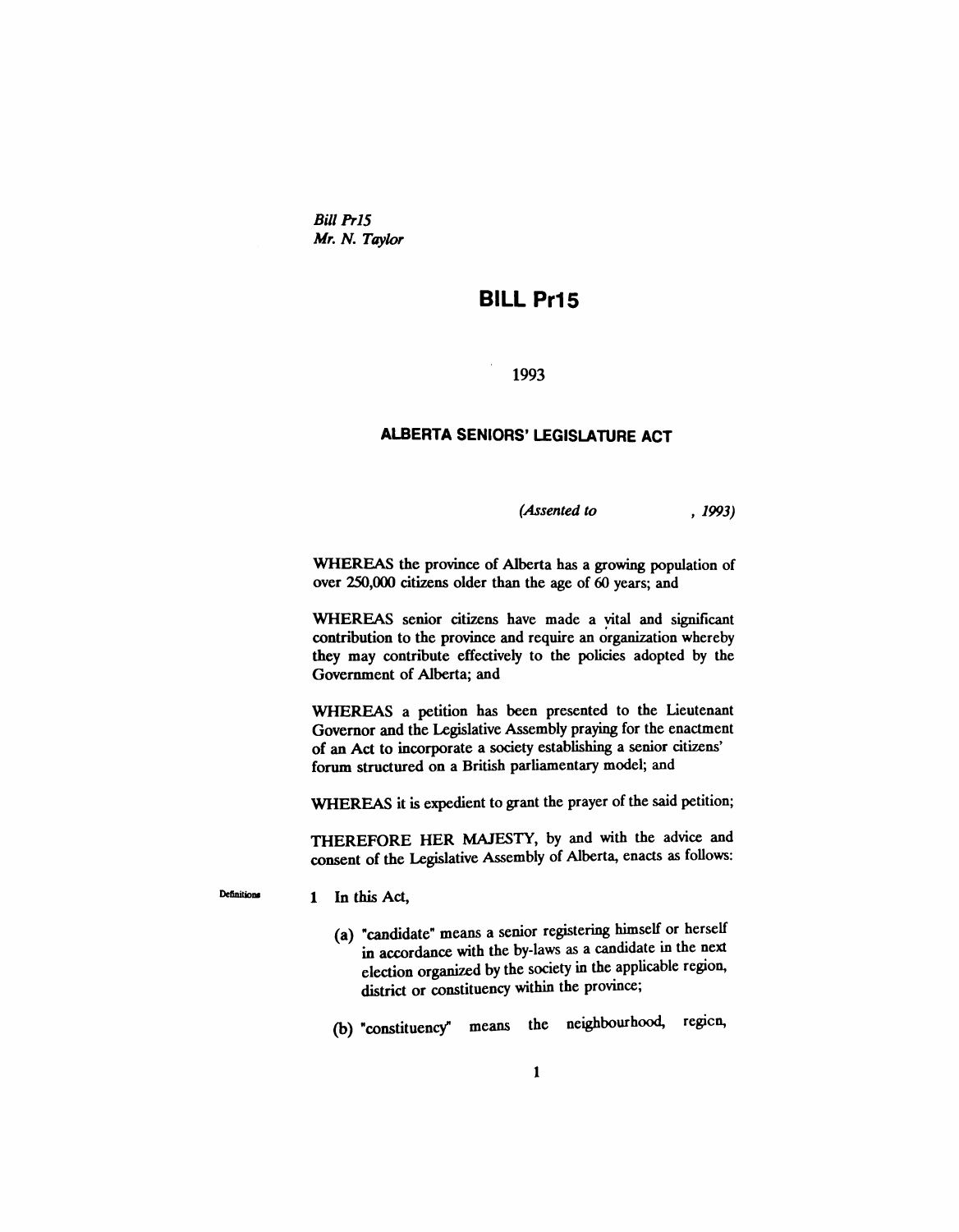municipality, district or other geographical area defined at a constituency in the by-laws for the purposes of electing members in the society;

- (c) "election" means the process defined in the society's bylaws through which members are chosen;
- (d) "executive council" means the governing body of the society appointed pursuant to the by-laws and this Act;
- (e) "House" means the assembly of members convened for a session of the Alberta Seniors' Legislature;
- (f) "member" means a person elected pursuant to this Act to be a delegate in the Alberta Seniors' Legislature;
- (g) "senior" means a natural person over the age of 60 years who has been resident in Alberta for the past 6 months;
- (h) "session" means a sitting of the Alberta Seniors" Legislature called by the President of executive council; and
- (i) "society" means Alberta Seniors' Legislature, incorporated by this Act.

Incorporation

**Objects** 

2 There is hereby established a body corporate styled the Alberta Seniors' Legislature comprising members elected by seniors throughout the Province to fulfill the objects as hereinafter set forth

- 3 The objects of the society are
	- (a) to provide a forum for the discussion of matters relevant to seniors through the organization of sessions modeled on a British parliamentary system whereby members can debate and vote on issues brought before the House;
	- (b) to provide a mechanism whereby seniors can examine, discuss and resolve a position on behalf of the society on legislative proposals made by all levels of government which affect seniors;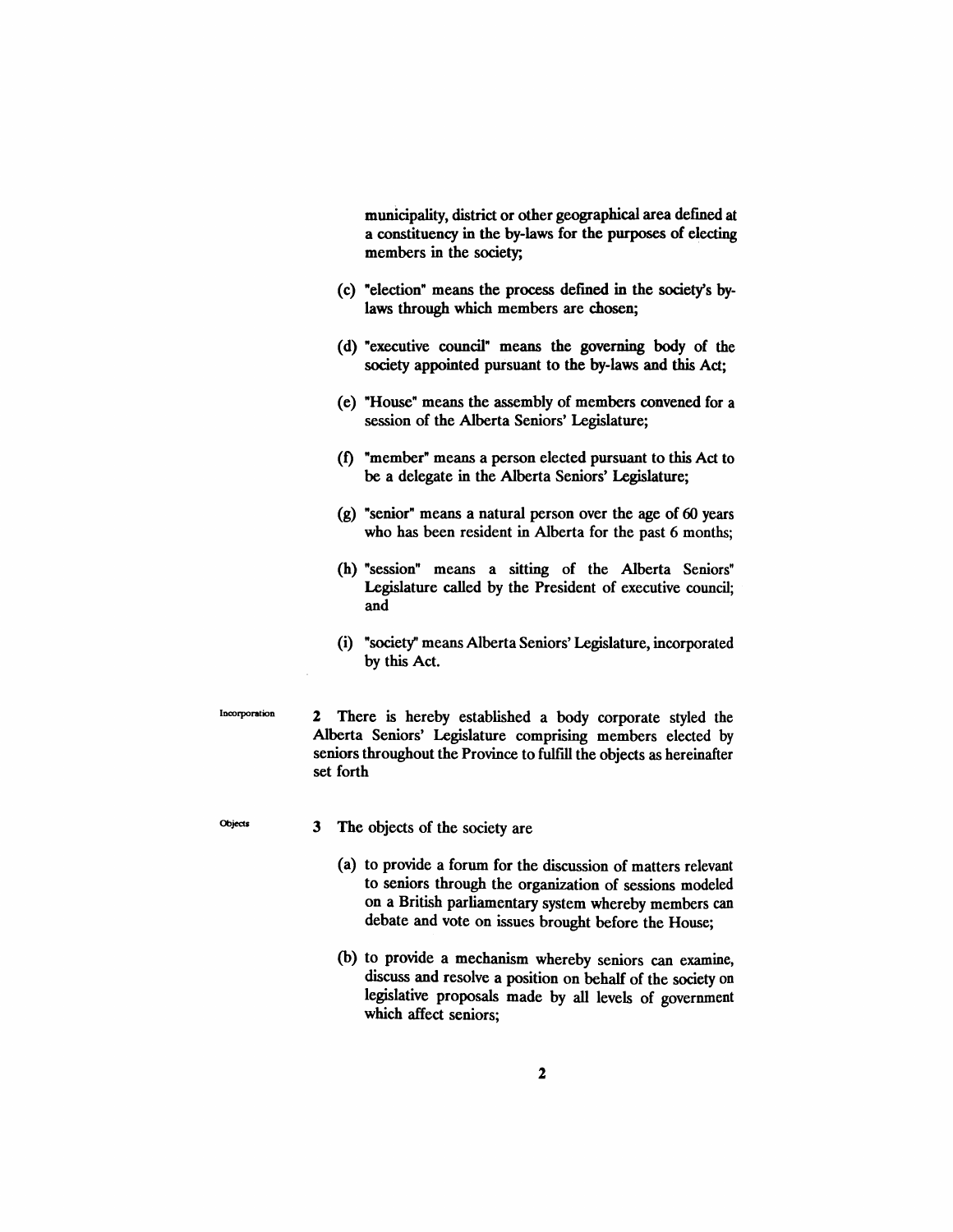- (c) to provide a mechanism whereby seniors can propose, debate and resolve legislative recommendations to communicate to all levels of government having jurisdiction over seniors;
- (d) to encourage learning and understanding of the British parliamentary system and to promote orderly debate through the use of parliamentary rules and forms which, as far as is practicable, shall be as utilized in the Legislative Assembly of Alberta;
- (e) to provide for the positive interaction of seniors through common social, familial and political interests, and to encourage affiliations between seniors and seniors' groups based on common ideologies, aspirations and interests;
- (1) to promote endeavours of benefit to seniors through public speaking engagements, forums, local discussion groups and working committees;
- (g) to promote and encourage academic research of seniors' issues and to distribute educational materials about seniors' issues for the benefit of all citizens;
- (h) to lobby government and private organizations by presenting them with the recommendations of the House from various model parliamentary sessions of the society;
- (i) to raise money for the promotion of its objects by whatever lawful means the society finds expedient and to invest, reinvest or otherwise manage the society's assets in a manner which the executive council deems most appropriate for the best interests of the society;
- (j) to promote and encourage the positive interaction of seniors generally;
- $(k)$  to acquire, manage, use, dispose of, buy, sell, lease, exchange, convert, mortgage, trade, or otherwise deal with the property of the society; and
- (I) to do any other thing consistent with the foregoing and the positive development of the quality of life for seniors generally.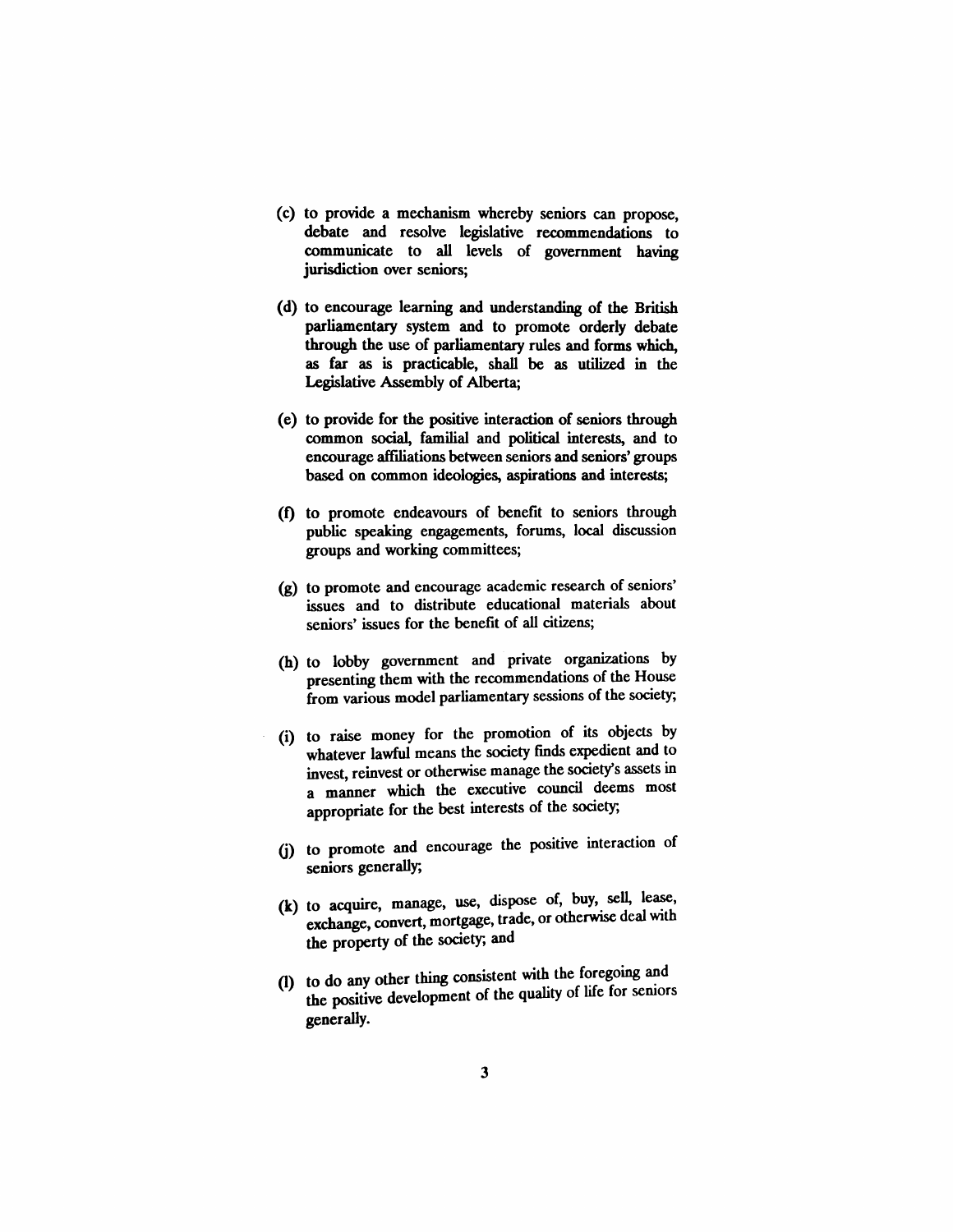Corporate powers

4 The society shall possess all powers of a corporation formed under the laws of the province including perpetual existence, the ability to sue and be sued, the creation and use of a common seal, the acquisition and pledging of its property and credit, and the establishment and maintenance of its offices.

Limited liability 5 The liability of the members is limited, and neither the members nor the executive council shall be held personally liable for the debts or obligations of the society except where such debts or obligations have arisen out of a breach of trust by deliberate fraud or misrepresentation.

6(1) The members of the society may provide for the Regulations and establishment and amendment of the society's by-laws, rules, Standing Orders, procedures and regulations at any session of the society or, alternatively, at any meeting of the society where all members have received at least 14 days' notice of the business, place and time of the meeting.

> (2) The membership may delegate any or all of the powers referred to in subsection (1) to the executive council or any committee or subcommittee of members created by the society.

Non-profit Organization

Internal

bylaws

7 The society shall exist solely for the purposes of promoting its objects, and not for the purpose of profit or fmancial gain accruing to any person.

Membership

8(1) Members in the society shall be elected by a seniors'vote for each constituency within the province, organized by the society in accordance with its by-laws.

(2) All seniors within the province are eligible to stand for election and to vote in the elections of the society organized for that constituency in accordance with its by-laws.

(3) Any person wishing to stand for election for membership in the society must do so independently of any political party, regardless of his or her political affiliation.

(4) Any number of independent candidates may, subject to the by-laws, be registered in a particular constituency.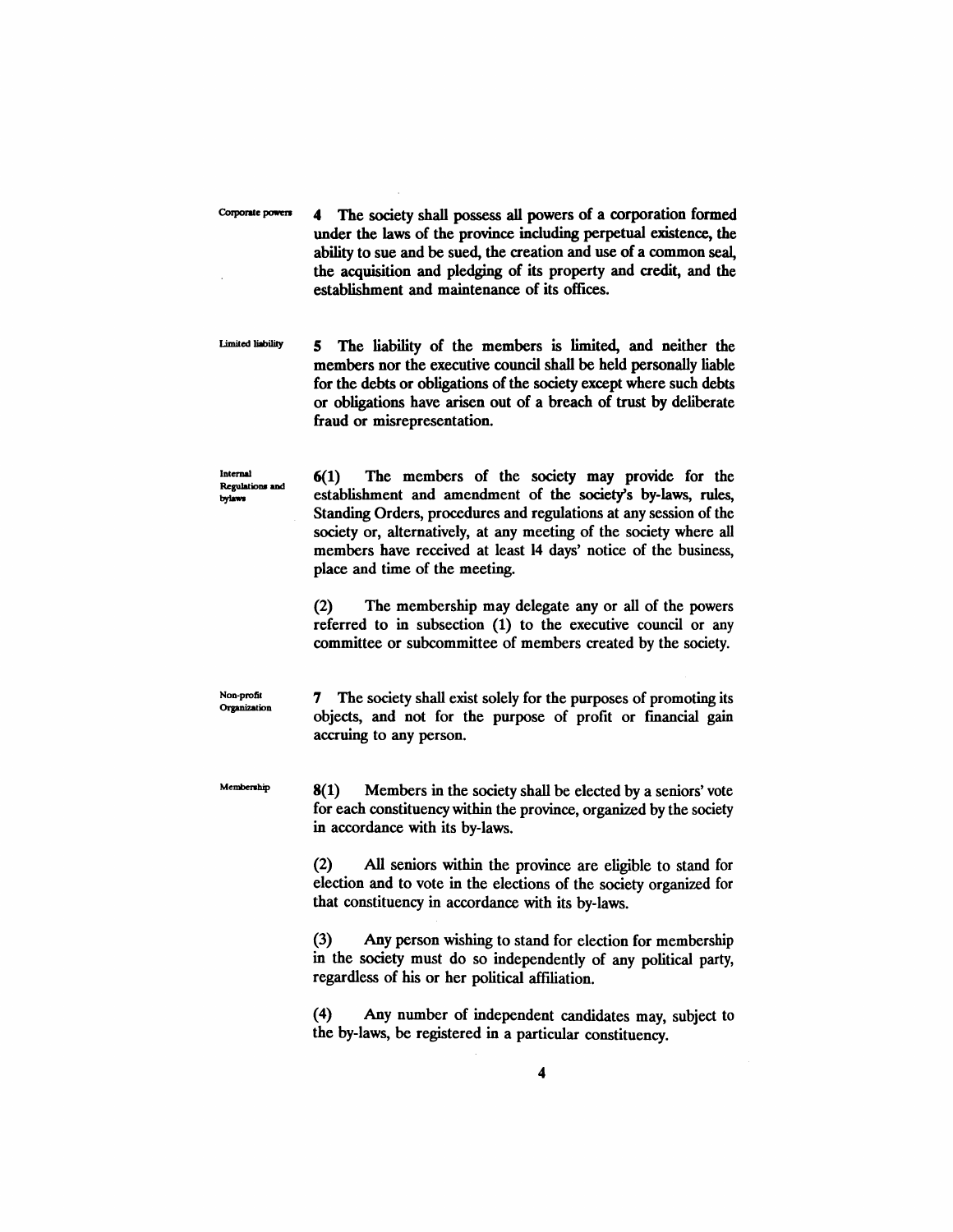(5) A candidate or member may not be registered in more than one constituency.

(6) A candidate may be registered in any constituency in the province notwithstanding that the candidate does not reside within that particular constituency.

(7) Any member may resign from membership in the society by submitting written notice of the resignation to a member of executive council or other authorized official or by declaring that member's resignation before the membership at a session of the society.

(8) In addition to all matters in this section, the by-laws may makes provision for

- (a) the frequency and manner of general elections;
- (b) the boundaries of each constituency;
- (c) the manner of filling interim vacancies in the membership; and

(d) the appointment and regulation of officials to conduct the elections and the procedures adopted to ensure fairness and impartiality in each election.

**Executive** council

9(1) The society shall be governed by an executive council appointed and chaired by the president who shall be the member chosen by the society.

(2) The president of the executive council shall be styled the "premier" in the House, and other members appointed to the executive council by the president shall be styled the "cabinet" in the House.

(3) The executive council shall be responsible for the management and administration of the society's affairs and in all respects shall act as the society's board of directors, subject to the direction and instructions of the members.

(4) Any member may resign from executive council by giving written notice of the resignation to the president or other authorized official, and such resignation will not have an effect on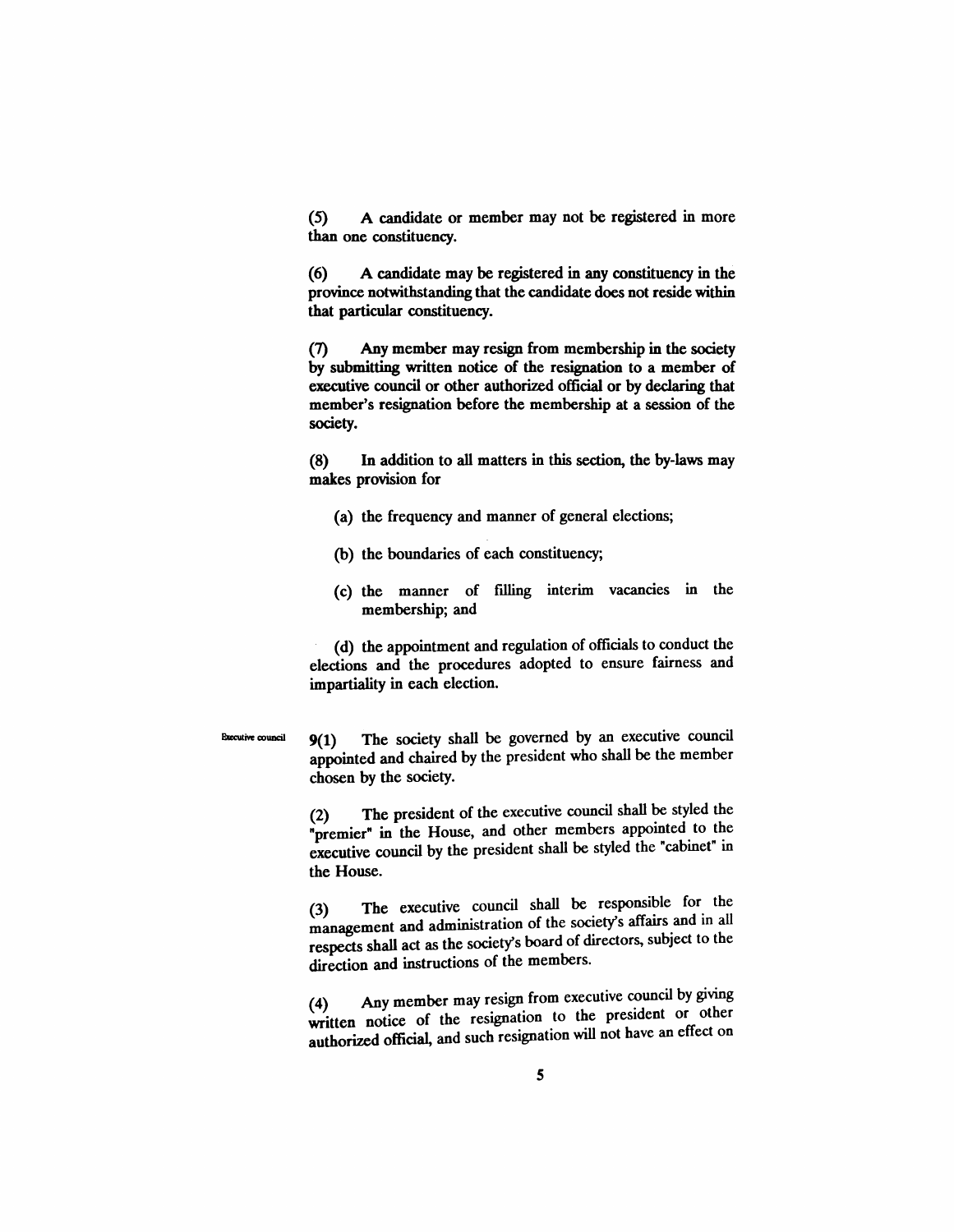that person's membership in the society.

(5) The executive council may appoint and provide for the remuneration of its officers and staff in accordance with the bylaws.

 $M$ eetings 10(1) Meetings of the executive council shall be held at least once every six months at the call of the president or other authorized member of executive council.

> (2) Sessions of the members shall be called at least once each year and may be held in conjunction with the annual general meeting Of any special meeting of the members.

 $I$ <sup>11(1)</sup> An annual or special meeting of the members may be called by the president or other authorized member of executive council or alternatively, by the members upon submitting a petition signed by at least 1/3 of the members to the executive council.

> (2) The business of the annual meeting shall be the administration of the business of the society including

- (a) the accounts of the society prepared in accordance with the by-laws;
- (b) the creation, amendment or repeal of the by-laws or other regulations of the society; and
- (c) any other business the members deem appropriate for the management and administration of the society's business.
- Presiding officers  $12(1)$  Sessions of the society shall be presided by a Speaker or other official who shall be chosen by the members from among the membership.

(2) The members may also choose a Deputy Speaker, Chairman of Committees, Deputy Chairman of Committees or other officials to preside over the House or committees of the House as the society deems necessary.

(3) Subject to the Standing Orders of the society, the Speaker